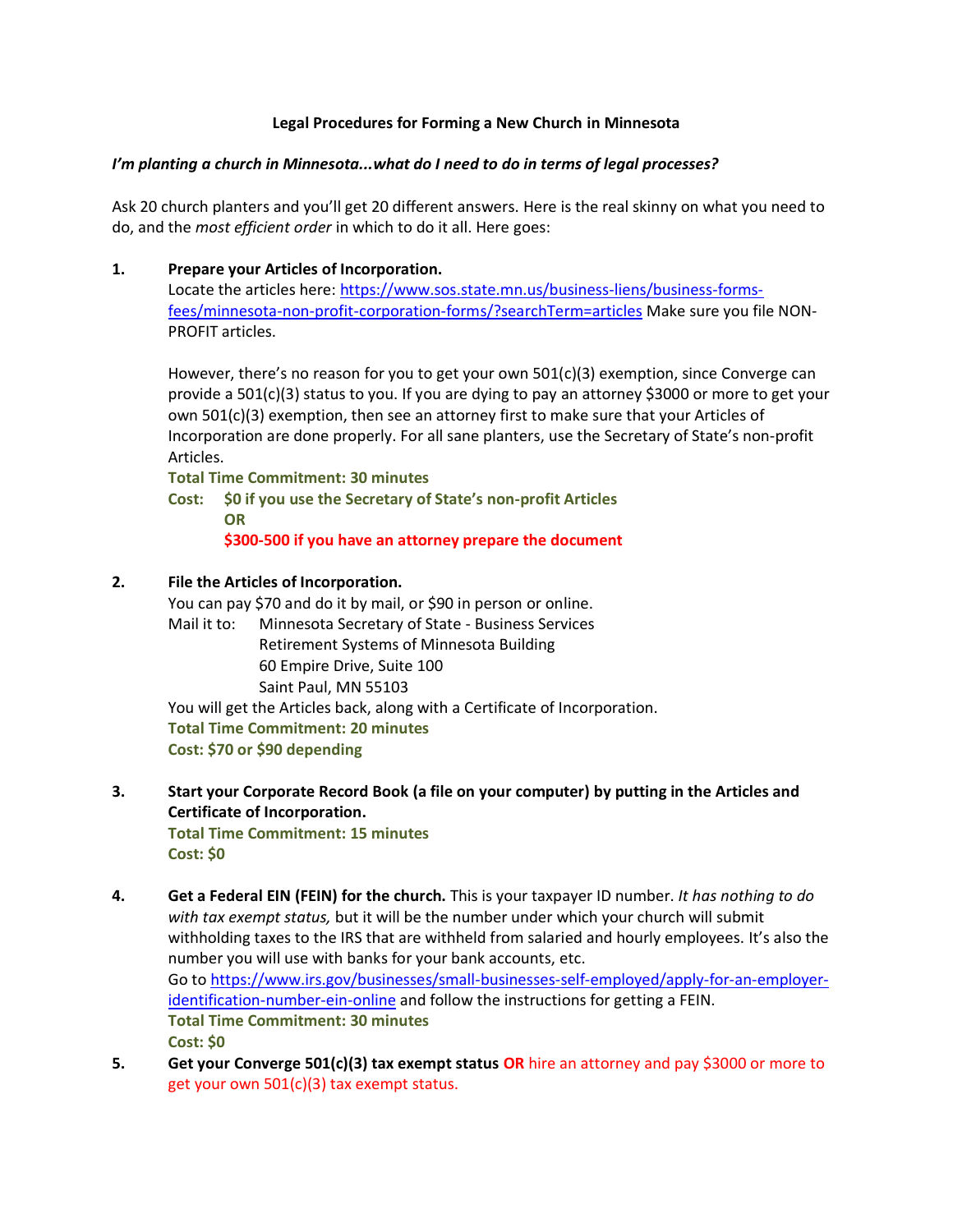*Background:* The IRS realized 40 or 50 years ago that it was burdensome for denominations to keep getting new tax-exempt statuses for each new church they planted. The more centrally governed denominations complained about this. So, the IRS adopted what is called a "group exemption letter" which allows a denomination to simply provide a list to the IRS of all churches that "belong" in the denomination. It's a blanket 501(c)(3) exemption. So, for an individual church, the 501(c)(3) hassle is eliminated.

Here's the template for the letter you need to write to get on to the Converge group exemption: (Please send to Mandy Johnson at the CNC at 2 Pine Tree Drive, Suite 510, Arden Hills, MN 55112 or scan to [mjohnson@convergenorthcentral.org\)](mailto:mjohnson@convergenorthcentral.org) **You also need to include a copy of the IRS letter with your FEIN number included.**

Church Name (church letterhead if available) Address City, State, Zip Email Phone

Current date Baptist General Conference / Converge Worldwide 2002 S Arlington Heights Rd Arlington Heights, IL 60005

Re: Inclusion in 501(c)(3) group exemption

Legal Church Name: DBA (if you are using one): District Affiliation: Converge North Central FEIN: Inclusion Date: (this is the date that your church or church plant officially became connected with the Baptist General Conference/Converge Worldwide directly or through one of our districts)

Legal Church Name located at (full mailing address including; number, street, city, state, zip), wishes to be included in the group exemption ruling which the Baptist General Conference dba (doing business as) Converge Worldwide has received from the Internal Revenue Service.

We hereby authorize you to include us as an affiliate.

Sincerely,

(Current pastor or church official) (Title of person signing)

NOTE: You will get a letter back from Converge with a copy of the group exemption letter, dated sometime back in 1972. Don't worry. That's what you need.